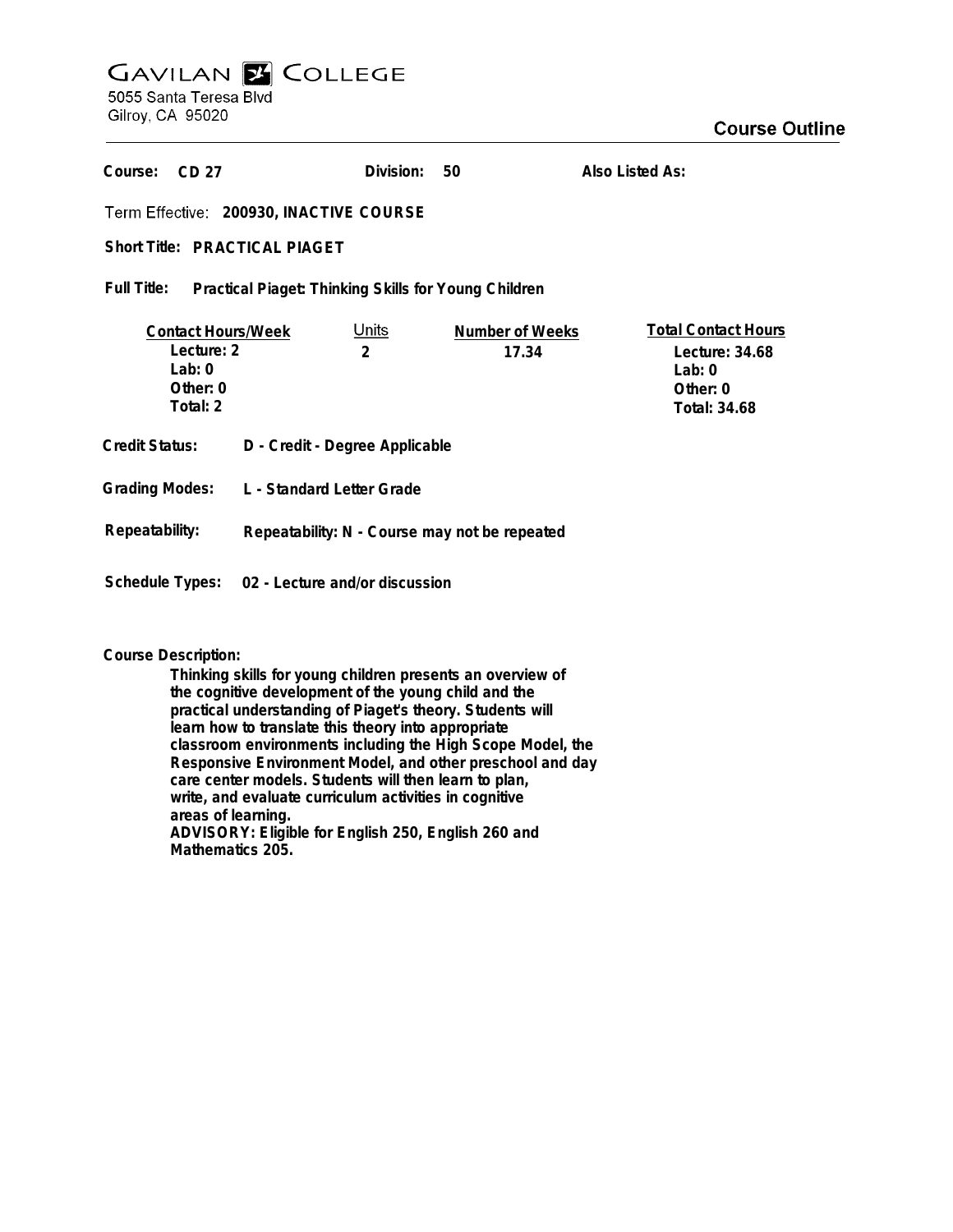**ARTICULATION and CERTIFICATE INFORMATION Associate Degree: CSU GE: IGETC: CSU TRANSFER: Transferable CSU, effective 198670 UC TRANSFER: Not Transferable**

#### **PREREQUISITES:**

#### **COREQUISITES:**

#### **STUDENT LEARNING OUTCOMES:**

**1. Students will be able to define the 4 stages of development in Piaget's Theory of Cognition.**

**2. Students will test Piaget's theory of developmental stages by conducting educational experiments/activities with young children.**

**3. Students will be able to describe and define the vocabulary of critical thinking/inquiry skills, language arts communication skills, classification, seriation, numerosity, causal relations, temporal relations (time), and the various educational concepts of Piaget.**

**4. Students will plan, design, write, and evaluate curriculum activities in the cognitive, language arts, communication, and inquiry/critical thinking skill areas.**

**5. Students will design their own classroom environments that include learning centers and materials for preschool aged children. (can include High Scope, Responsive Environment, or traditional models)**

**6. Students will learn to effectively evaluate cognitive activities and materials for early childhood programs (the curriculum the environment, and instructional materials).**

### **TOPICS AND SCOPE:**

**Inactive Course: 12/08/2008**

**1 1.5 Introductions, class assignments, and overview of class. Introductory lecture includes a description of the difference between development and learning, and the practical applications. The lecture stresses the vocabulary in a practical format. 1.5 Lecture: An overview of differing approaches to learning and development. What is the nature of man? What is the role of heredity vs. environment? Phisolophical debate; 2 main epistemological currents: The Empiricists and the Rationalists. The translation of these philosophies into the Behaviorist model and the Maturationist model. The Interactionist Approach: Piaget's Epistemological Theory. How it differs from the** other models.<br>2 1.5 Le

**2 1.5 Lecture: Theoretical Perspectives on Early Childhood Education: An overview of differing approaches to learning and development.:**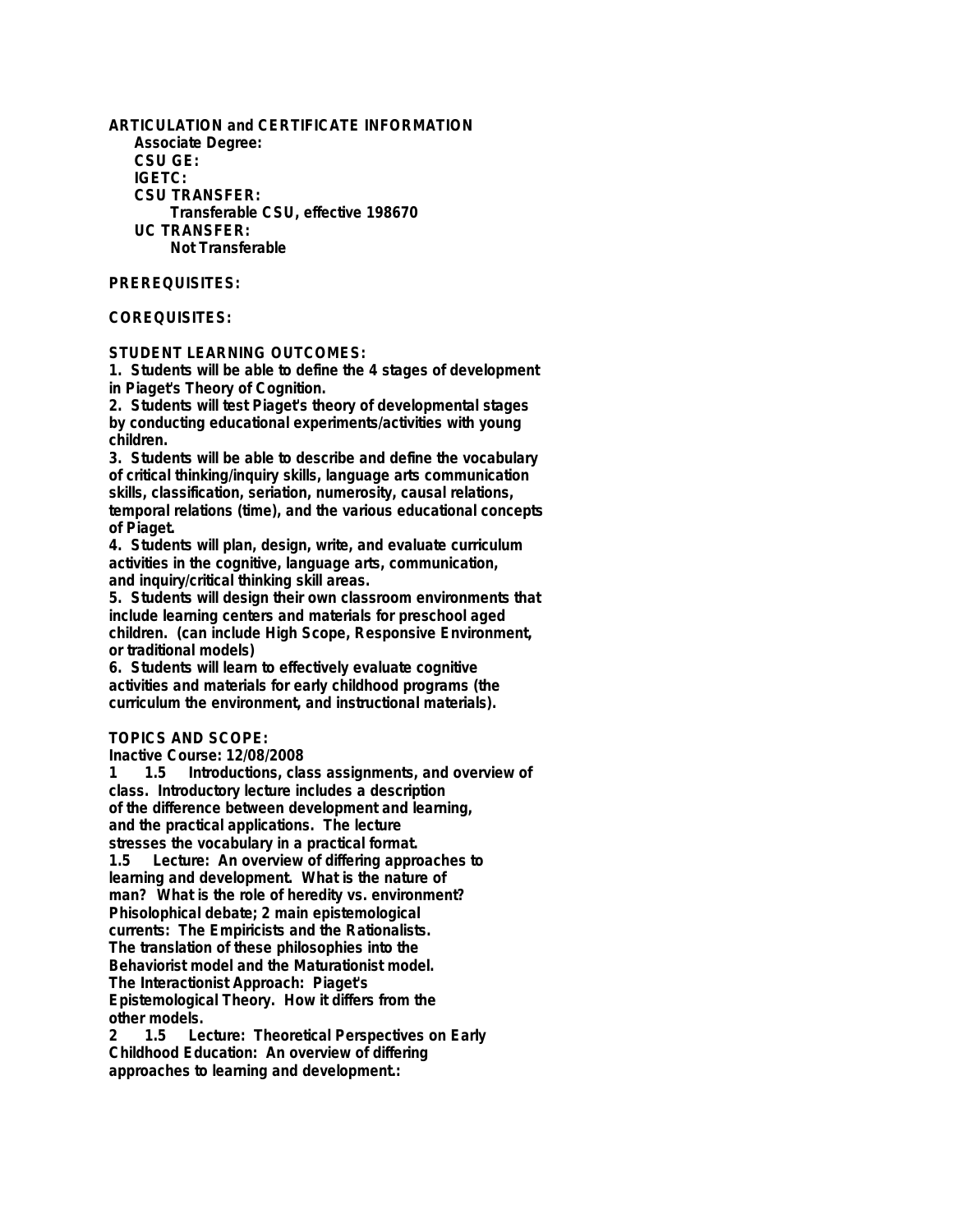**1.5 The Stimulus-Response view (Behaviorist); the Cognitive-Interactionist view (Piagetian, High Scope model); the Psychosexual-Interactionist view (Erikson, Discovery model); the Maturationist view (Gesell, traditional nursery school, whole** child approach).<br>3 1.5 Lectu

**3 1.5 Lecture: Selection of Appropriate Curriculum Materials; the intimate relationship of curriculum materials to the theoretical framework of the preschool program.**

**1.5 Lecture: Other considerations: Sociocultural considerations; geographical considerations; budgetary considerations; the number of staff and the relation to curriculum materials; criteria for evaluating curriculum materials.**

**4 1.5 Lecture: Introduction to cognitive development: The needs of society; The needs of the individual; Children do not think like adults; Jean Piaget; Key features of Piaget's Theory: 1. The organizing process of cognition (Schema; Adaption: Assimilation, Accomodation Equilibrium);**

**2. Intelligence of knowledge is constructed; 3. Ways of acquiring knowledge; 4. Activity is a vital part of cognitive development; 5. An enriched environment is a vital part of cognitive development; 6. Play is important to the young**

**child's development.** Lecture: Stages of Cognitive Development: Level **One: The Sensori-motor Stage (birth-2 years): 1. Random and reflex actions; 2. Primary circular reactions; 3. Secondary circular reactions; 4. Secondary schemas; 5. Tertiary circular reactions; 6. Invention of new means. WEEK 5 1.5 Short quiz**

**Lecture: Level 2: preoperational Thought: 1. The preconceptual phase (symbolic function, social-emotional aspects, egocentric play, language development); four schemas of the preconceptual phase; 2. The intuitive phase (identity constancy, transductive reasoning, concatenative thought, syncretic and juxtaposition; physical, social-emotional, egocentric and socialized speech).**

**1.5 Lecture: Level Three: Concrete Operations (Operations, real objects, 3-dimensional reality, representational thinking, classifying objections, seriation, social development). Movie: Development of the Child: Cognition.**

**6 1.5 Lecture: Level Four: Formal opoerations and logico-mathematical thought. Movie: Conservation 1.5 Lecture: Review, and question and answer. Relating the stages to real life situations in the classroom. Movie: Classification.**

**7 1.5 Lecture: I. Term reports: How to write reports. Choosing topics, visitation to library.**

**1.5 Lecture: II. Techniques for Administration of**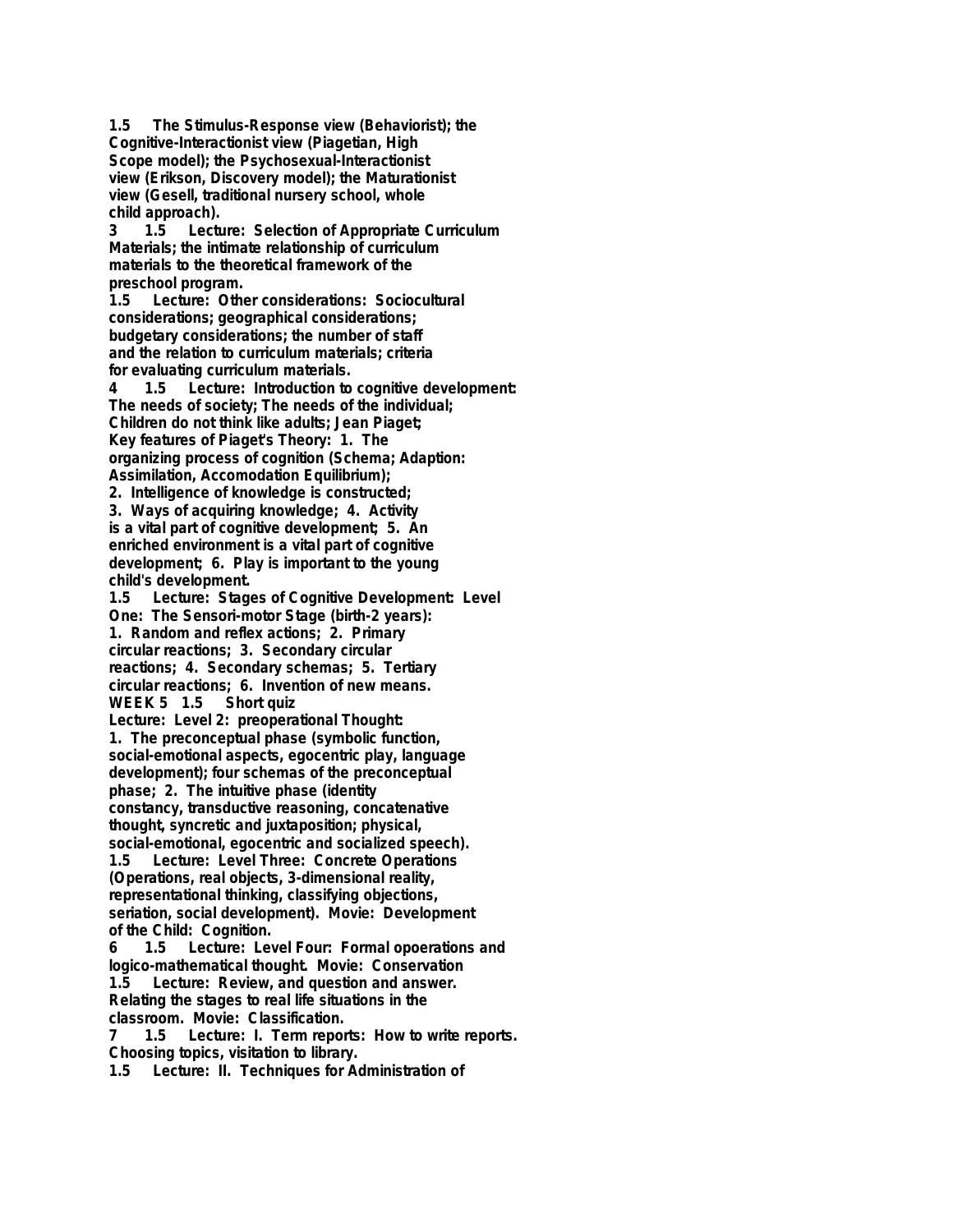**Piagetian Tasks. 1. Set I of Tasks; 2. Set II of Tasks. 3. Cognitive Style. 4. General information on recording; Conservbation. 1. Taskn I: Conservation of Length; Task II: Conservation of distance. 8 1.5 Lecture: Piaget, Children and Number: Conservation of Elementary Number Tasks (Levels I, II, III); identify, reversibility, compensation, classroom. Movie: Classification. 1.5 Lecture: The Nature of Number: physical knowledge Logico-mathematical kowledge, reflective, constructive, ordering, class inclusion, principals of teaching number. 9 1.5 Midsemester examination 1.5 Lecture: Conservation of distance, conservation of quality, conservation of activity. Students will present experiments. 10 1.5 Lecture: I. Student presentation of tasks 5-8. II. Classification: 3 stages of development: 1. Stage one: Graphic collections and chaining; 2. Stage two: Classifying in a logical manner, seriation; 3. Stage three: class inclusion. 11 1.5 Lecture: I. Student presentations of tasks and activities. II. Seriation; Class Inclusion I, II. 1.5 Lecture: Representational thinking skills; the distancing hypothesis; How to design, develop and implement cognitive curriculum activities. 12 1.5 Lecture: How to translate Piagetian theory into a classroom environment with learning centers. How does the High Scope model classroom utilize cognitive/thinking skills; taught in this class? How can I use Montessori materials? 1.5 Lecture: I: Student presentations of "classrooms" II. Seriation and class inclusion. 13 1.5 Lecture: Temporal Relations: Educational implications for temporal relations. Tasks #21: Time and space separation; Task #22: Concept of age. Other practical activities/tasks for temporal relations. 1.5 Lecture: I: Student presentations of curriculum activities. II. Spatial relations: proximity; perceptual separation; constancy of object; object permanence; continuity; projective; measurement of space; educational implications for spatial relations; curriculum activities. 14 1.5 Lecture: I. Reasoning skills. II. Inquiry/ Critical thinking skills in young children (describing, projecting, imagining, creating). 1.5 Lecture: Rules and moral judgment. 15 1.5 Lecture: Language development: role of teacher; the development of language; analyzing and extending language; promoting language development; promoting self-concept; adult-child interaction; language opportunities 16 3 Oral term reports**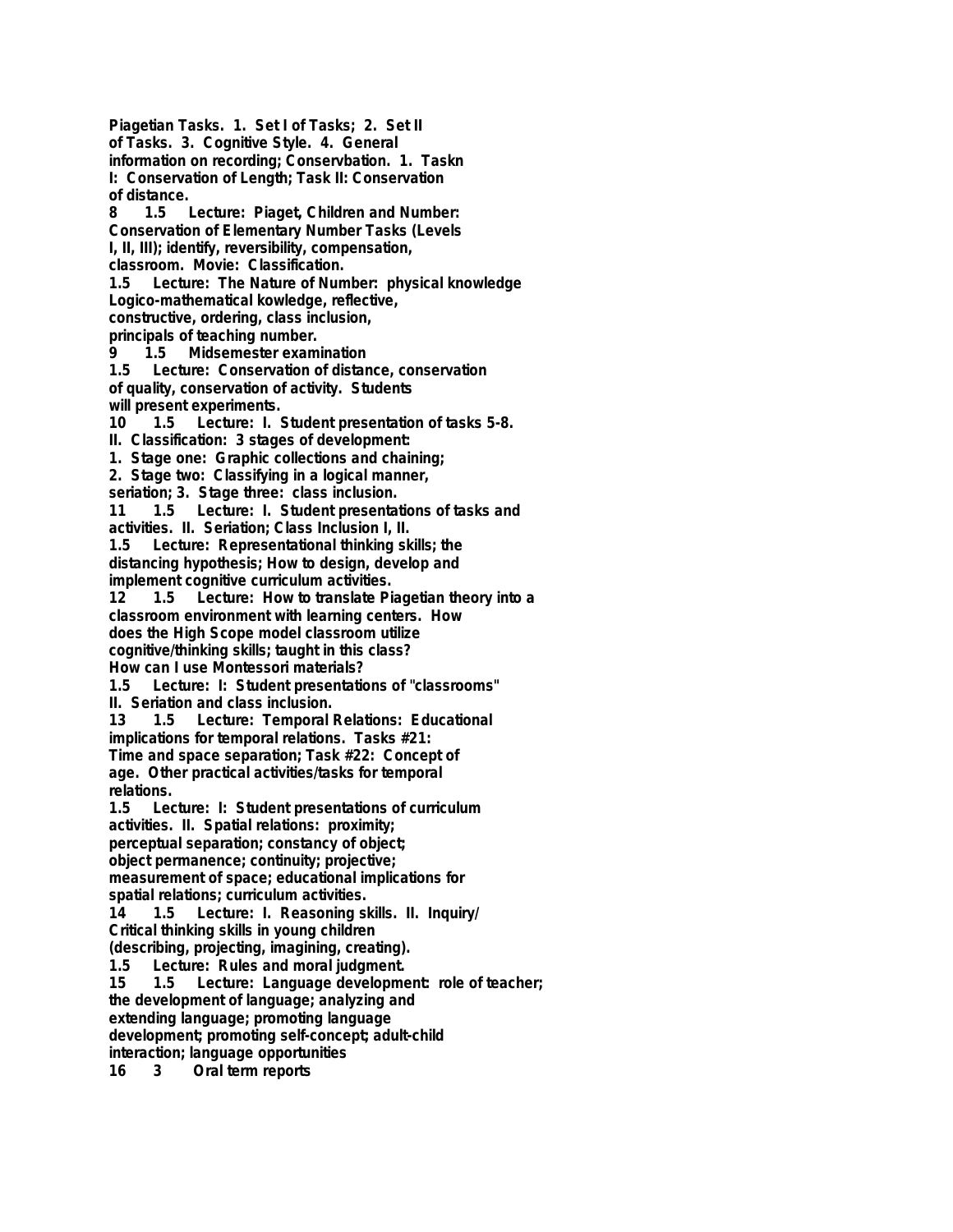**17 3 Oral term reports 18 3 Final examination ASSIGNMENTS: Outside reading: "Piaget's Theory: The Difference between Development and learning" by Jean Piaget. Outside reading: "Theoretical Perspectives on Early Childhood Education," pgs. 22-47, Stevens & King (to be gone over next week). WEEK 2 Observe a preschool and define the model that you see in action (assignment worksheet #1); Outside Reading: "Selection of Appropriate Curriculum Materials," Stevens & King, pgs. 168-195, for next week).** Worksheet #2: Describe the model used in your center **and bring in an example of an appropriate curriculum activity or instructional materials. Introduction to Cognition; chapter 1 of text, pgs. 1-39 for next week. WEEK 4 Outside reading: "Practical Parenting with Piaget," Thibault, & McKee. In-class #2: Students will design infant/toddler activities. WEEK 5 Outside article: "Preoperational Thought", Ambron. Small group in-class #3: students will design experiments at level 2 or 3 and test them out with children and bring in results next week. WEEK 6 Formal Operations, Ambron article Chapter 2 of text; Techniques for Administration of Piagetian Tasks (for next week). WEEK 7 Complete task to determine cognitive style, and bring in the results; begin Chapter 3 of textbook, pgs. 53-60, try experiments. Outside readings: "Piaget, Children and Number", Constance Kamii article. WEEK 8 In-class small group #44: design and test experiments at levels I, II, III., Outside rading, complete Kamii article. Text: continue chapter 3 and do experiments for: Task 2; conservation of distance; Task 3; Conservation of quantity; Task 4: Conservation of area (for next week). WEEK 9 Continue chapter three and do experiments/tasks #1. Task 10: conservation of number: additive relatio relations; 2. Task 11: measurement of height; 3. Task 12: conservation of volume. Continue experiments in chapter 3: Task 5: conservation of number: one-to-one correspondence; Task 6: conservation of number; Task 7: conservation of number and space; Task 8: Conservation of number counting. WEEK 10 Chapter 4: read 87-93 and do: Task 13: simple classification; Task 14: classification: first dichotomy; Task 16: Classification: third dichotomy. Text - complete chapter and continue experiments for task 17: seriation: sticks; Task 18: seriation: balloons; Task 19: class inclusion I; Task 20: class inclusion II WEEK 11 Segal text: chapter 1, 2. Segal text: chapter 3: classification**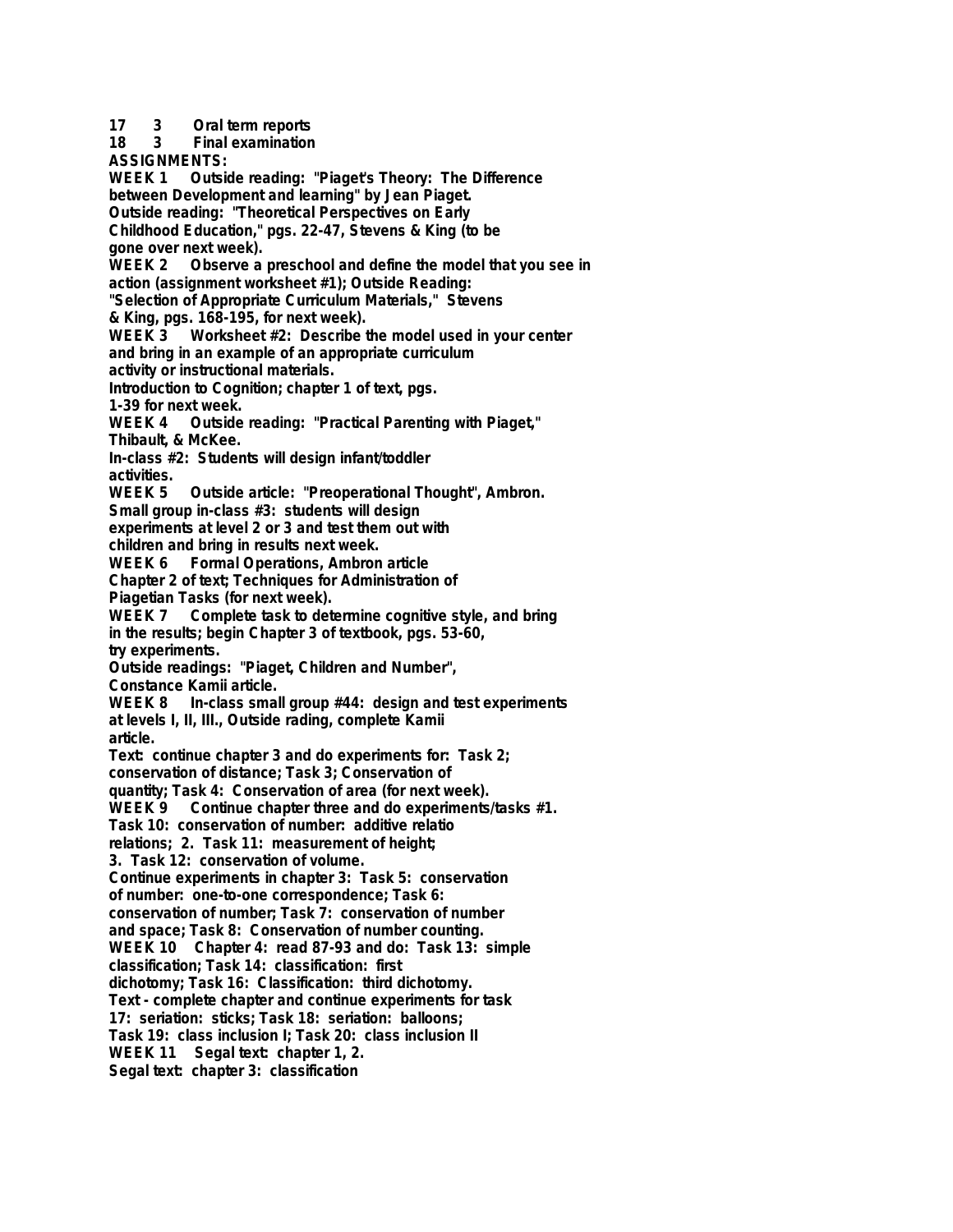**WEEK 12 In class #5: Small groups will develop cognitive classroom environments with map, learning centers, etc. Chapter 4 in Segal text: Segal text, chapter 5:**

**temporal relations, Segal text, chapter 5: temporal**

**relations.**

**WEEK 13 In class design, develop then implement temporal relations curriculum activities. Readings: Osborn chapter 6,**

**pgs. 115-122. Segal chapter 6: spatial relations.**

**Osborn text; chapter 7: reasoning skills pgs. 134-137;**

**and Cataldo article on inquiry skills, for next week.**

**WEEK 14 Chapter 8: rules and moral development, pgs. 149-155.**

**Chapter 9: language pgs. 160-182 for next week.**

**WEEK 15 Oral reports are due next week.**

**WEEK 16 none listed**

**WEEK 17 none listed**

**WEEK 18 none listed**

**COURSE OBJECTIVES:**

WEEK 1 1. Define the differences between development and **learning.**

**2. Define and give practical applications for the**

**following terms: epistemology, the Empiricists,**

**the Rationalists, conservation, equilibration,**

**maturation, operation, schema, stages of**

**development, content vs. process, reasoning, sources**

**of knowledge, physical vs. logico-mathematical**

**knowledge, definition of knowledge, social**

**knowledge.**

1. Students will define and give practical examples of **educational practices for the following educational approaches/models: the stimulus-response view; the the maturationist view; the psychosexualinteractionist view; and the cognitive-interactionist view.**

**2. Students will break into small groups and define the philosophy, model, role of teacher, role of student, and role of the environment in the learning process. each group will define a different model. Class**

**small group assignment #1.**

**WEEK 3 1. Students will select and bring in appropriate curriculum materials that can be used in: cognitiveinteractionist (High Scope, Montesori); psychosexualinteractionist; maturationist; and behaviorist models.**

**2. Students will define and give examples of the**

**relationship between curriculum and models.**

**WEEK 4 1. Define Piagetian terms listed above, and give practical examples.**

**2. Define the 6 stages of level one Piagetian model**

**and give practical examples of each.**

**3. Students will design infant/toddler activities and**

**experiments to test Piaget's theory.**

1. Students will define and give practical examples for **the vocabulary terms listed in chapter.**

**2. Students will design experiments or activities, field**

**test them with children, and present the results.**

**WEEK 5 1. Students will define and give practical examples of**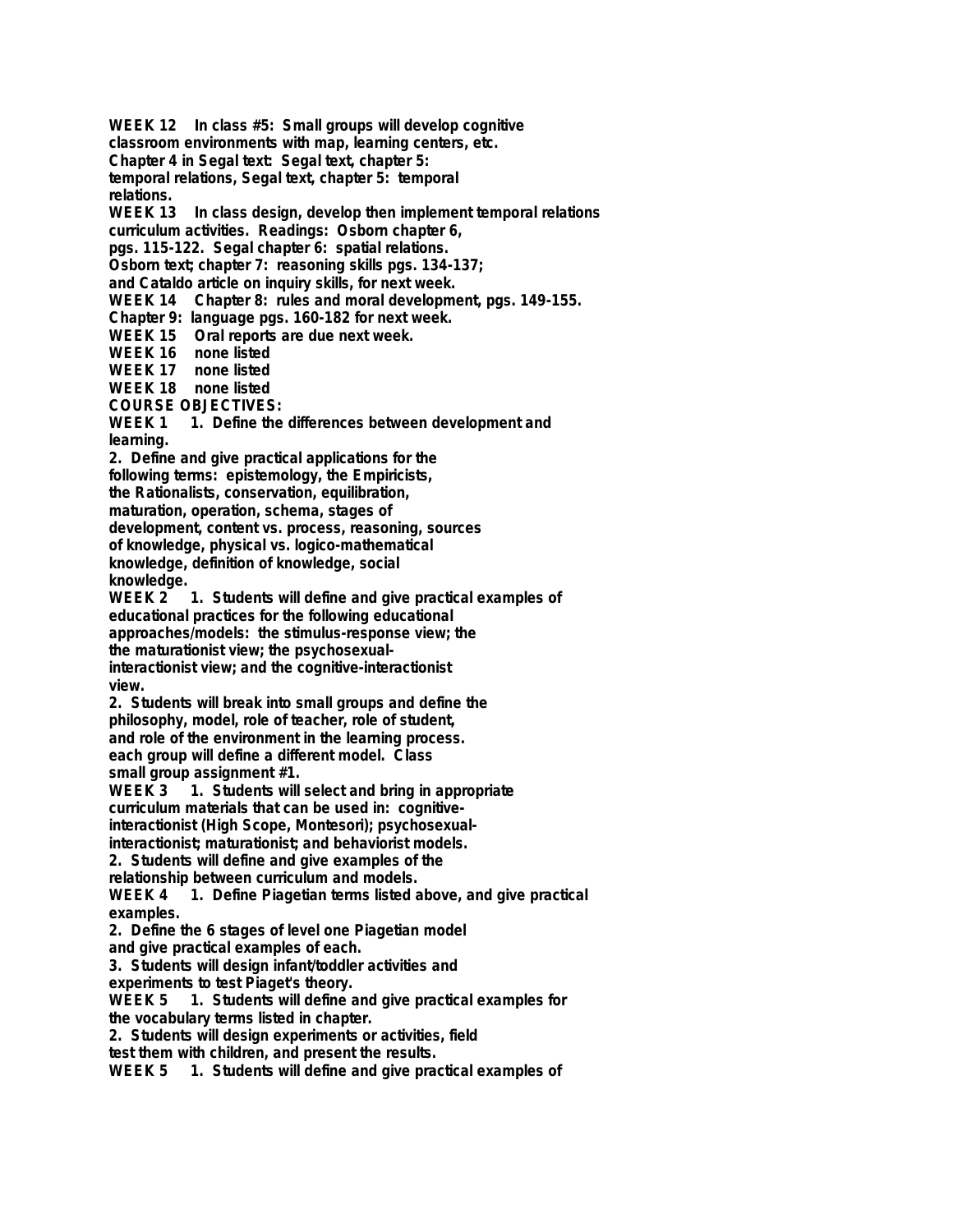**the vocabulary terms listed in chapter. 2. Students will design experiments or activities, field test them with children, and present the results.** 1. Students will define and give practical examples of **the vocabulary words of level four activities. 2. Students (in small groups) will design classification experiments.** 1. Students will define conservation tasks, and **successfully perform and evaluate experiments.** WEEK 8 1. Students will define and give practical **classroom examples of the conservation of elementary number tasks for levels I, II, III.** WEEK 9 1. Students will perform, evaluate, and present **experiments from tasks 5-8. WEEK 10 1. Students will complete, present, and assess tasks. 2. Students will define and give practical classroom examples of the above vocabulary of classification skills. WEEK 11 1. Students will define and give practical classroom examples of terms in Segal text concerned with representational thinking skills, distancing hypothesis, and other terms in chapters 1 and 2. 2. Students will learn to design, develop and implement cognitive curriculum activities. WEEK 12 1. Students will be able to "translate" Piagetian theory into classroom environments, and create learning centers and activities. WEEK 13 1. Students will design, develop and implement curriculum activities in temporal relations. 2. Students will be able to define and give pratical classroom activities/examples of spatial examples. WEEK 14 1. Students will define and give practical examples of critical thinking skills and reasoning skills in young children. 2. Students will design and evaluate critical thinking curriculum activities. 3. Students will define and give practical life situations describing rules and moral development. WEEK 15 1. Students will design, develop and assess language curriculum activities. 2. Students will define the vocabulary of language development and give practical classroom experiences. WEEK 16 none listed WEEK 17 none listed WEEK 18 none listed METHODS OF INSTRUCTION:**

**Lecture, small group critical thinking groups, individual and small group presentations, guest speakers, films, optional class observations, experiments, field testing of experiments and curriculum modules.**

#### **REPRESENTATIVE TEXTBOOKS:**

**^uCognition in Early Childhool Education^s, Osborn, Janie Dyson and Osborn, Keith D. Athens, Georgia: Education Associates, 1983**